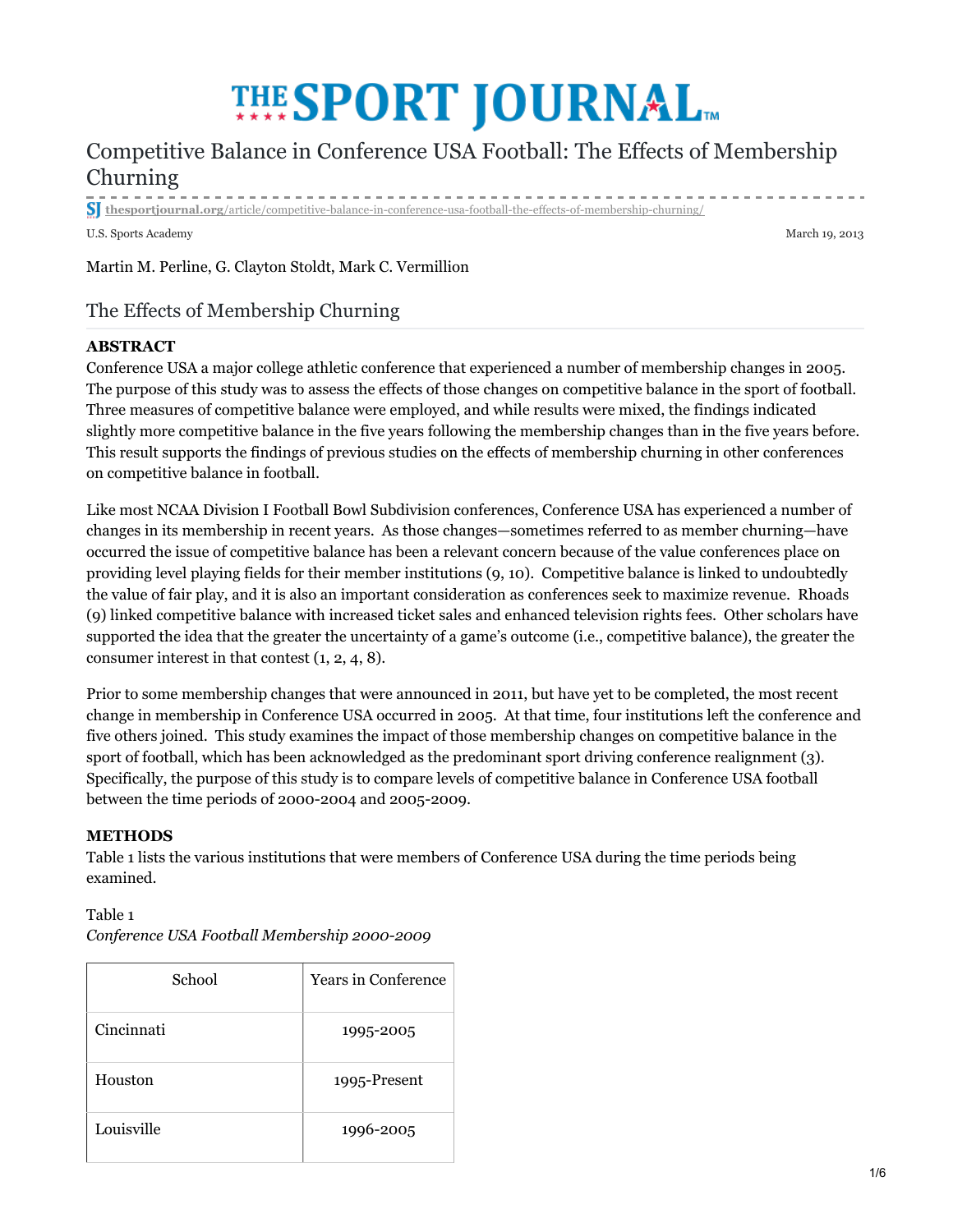| Memphis                    | 1996-Present |
|----------------------------|--------------|
| Southern Mississippi (USM) | 1995-Present |
| Tulane                     | 1995-Present |
| Alabama-Birmingham (UAB)   | 1999-Present |
| Southern Florida (USF)     | 1995-2005    |
| Central Florida (UCF)      | 2005-Present |
| Texas Christian (TCU)      | 1999-2005    |
| East Carolina (ECU)        | 1996-Present |
| Army                       | 1997-2005    |
| Marshall                   | 2005-Present |
| Rice                       | 2005-Present |
| Southern Methodist (SMU)   | 2005-Present |
| Tulsa                      | 2005-Present |
| Texas-El-Paso (UTEP)       | 2005-Present |

Three methods of assessing competitive balance are employed in this study. The first is the standard deviation of winning percentages, which measures the dispersion of winning percentages for conference games around the overall average, which will always be .500. The formula for the standard deviation is:

σ = √ Σ (WPCT – .500)2 N

 $\overline{\phantom{a}}$  , where  $\overline{\phantom{a}}$  , where  $\overline{\phantom{a}}$  ,  $\overline{\phantom{a}}$  ,  $\overline{\phantom{a}}$  ,  $\overline{\phantom{a}}$  ,  $\overline{\phantom{a}}$  ,  $\overline{\phantom{a}}$  ,  $\overline{\phantom{a}}$  ,  $\overline{\phantom{a}}$  ,  $\overline{\phantom{a}}$  ,  $\overline{\phantom{a}}$  ,  $\overline{\phantom{a}}$  ,  $\overline{\phantom{a}}$  ,  $\overline{\phantom{a}}$  ,

The higher the standard deviation the greater the dispersion of winning percentages around the mean; and therefore, the lower the level of competitive balance.The second method employed is designed to determine the level of turnover among overall winners. The Hirfindahl-Hirschman Index (HHI), which was originally to measure concentration among firms within an industry (5), may be adapted to measure the concentration of championships within a given sport over time. The HHI is calculated by counting the number of times a team won a championship during a given period, summing those values and then dividing by the number of years in the period considered. The formula:

HHI =  $\Sigma$ f2

T

Lower HHI values are indicative of more teams winning championships in a given time period, which is related to better competitive balance.The third tool for evaluating competitive balance is to examine the range of winning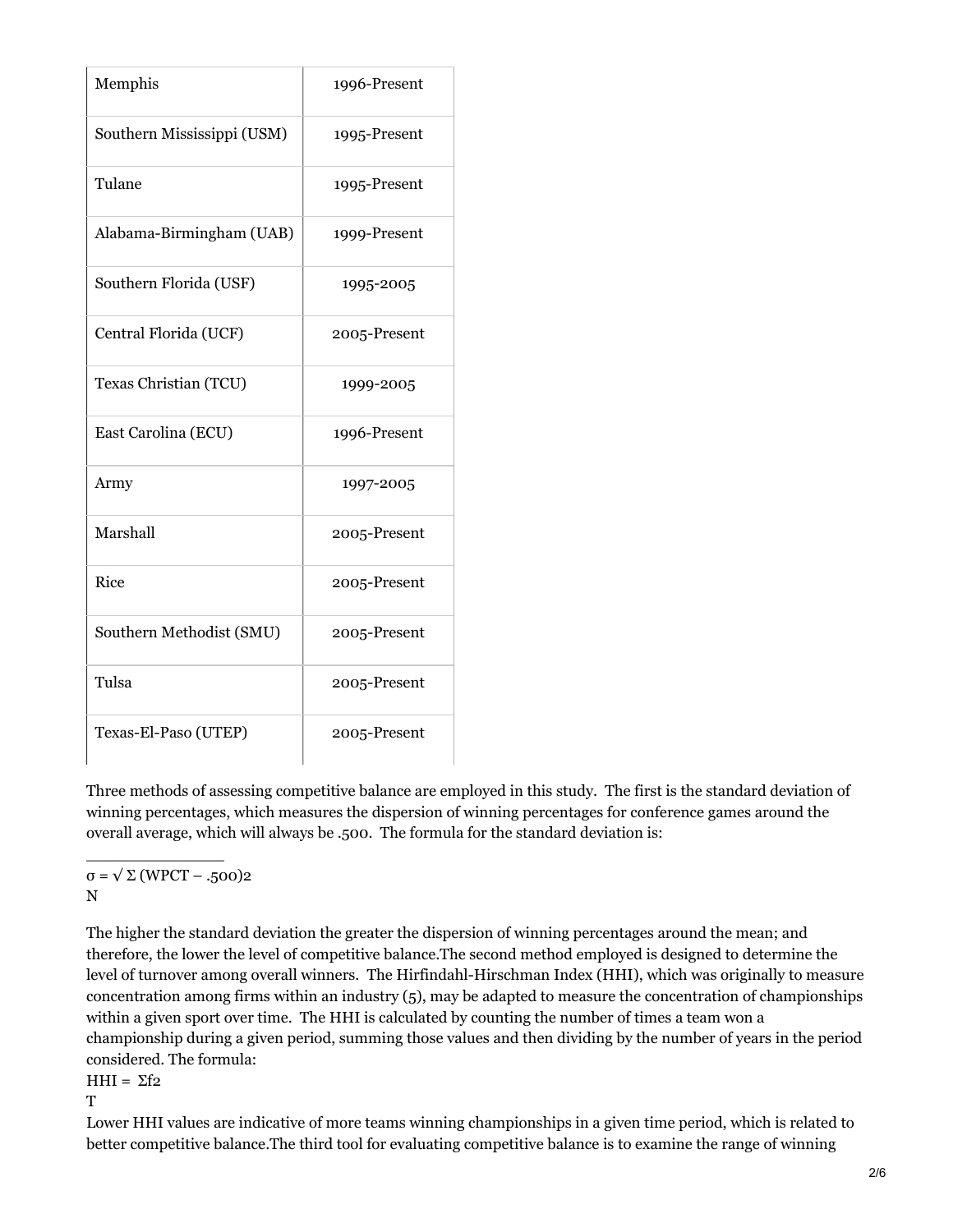percentages for members of the conference during each time period. Winning percentages near .500 for conference game are indicative of better competitive balance. Therefore, the lower the range of winning percentages, the better the overall competitive balance.

# **RESULTS AND DISCUSSION**

The following sections provide the results of the study based on the three methods of assessing competitive balance described above.

# **Standard Deviation of Winning Percentages**

Tables 2 and 3 display the winning percentages for Conference USA football for the years 2000-04 and 20005-09 respectively. Table 4 displays the standard deviations for both time periods.

Table 2

*Winning Percentage for Football Teams, 2000 through 2004*

| Year | Lou   | Cin   | <b>ECU</b> | <b>USM</b> | <b>UAB</b> | Tul   | Mem   | Hou      | Army        | <b>TCU</b> | <b>USF</b> |
|------|-------|-------|------------|------------|------------|-------|-------|----------|-------------|------------|------------|
| 2000 | 0.857 | 0.714 | 0.714      | 0.571      | 0.429      | 0.429 | 0.286 | 0.286    | 0.143       |            |            |
| 2001 | 0.857 | 0.714 | 0.714      | 0.571      | 0.714      | 0.714 | 0.429 | $\Omega$ | 0.286       | 0.571      |            |
| 2002 | 0.625 | 0.75  | 0.5        | 0.625      | 0.500      | 0.5   | 0.222 | 0.375    | 0.125       | 0.75       |            |
| 2003 | 0.625 | 0.25  | 0.125      | 1.000      | 0.500      | 0.375 | 0.625 | 0.5      | $\mathbf 0$ | 0.875      | 0.625      |
| 2004 | 1.000 | 0.625 | 0.25       | 0.625      | 0.625      | 0.375 | 0.625 | 0.375    | 0.25        | 0.375      | 0.375      |
| Mean | 0.793 | 0.611 | 0.461      | 0.678      | 0.554      | 0.364 | 0.437 | 0.307    | 0.161       | 0.643      | 0.5        |

Table 3

*Winning Percentage for Football Teams for 2005 through 2009*

| Year        | <b>UCF</b> | Mem   | <b>USM</b> | <b>ECU</b> | <b>UAB</b> | Marshall | Tulsa | <b>UTEP</b> | Houston | <b>SMU</b>   | Tulane | Rice  |
|-------------|------------|-------|------------|------------|------------|----------|-------|-------------|---------|--------------|--------|-------|
| 2005        | 0.875      | 0.625 | 0.625      | 0.5        | 0.375      | 0.375    | 0.75  | 0.625       | 0.5     | 0.5          | 0.125  | 0.125 |
| 2006        | 0.375      | 0.125 | 0.75       | 0.625      | 0.25       | 0.5      | 0.625 | 0.375       | 0.875   | 0.5          | 0.25   | 0.75  |
| 2007        | 0.875      | 0.75  | 0.625      | 0.75       | 0.125      | 0.375    | 0.75  | 0.25        | 0.75    | $\mathbf{O}$ | 0.375  | 0.375 |
| 2008        | 0.375      | 0.5   | 0.5        | 0.75       | 0.375      | 0.375    | 0.875 | 0.5         | 0.75    | $\mathbf{O}$ | 0.125  | 0.875 |
| 2009        | 0.75       | 0.125 | 0.625      | 0.875      | 0.5        | 0.5      | 0.375 | 0.375       | 0.75    | 0.75         | 0.125  | 0.25  |
| <b>Mean</b> | 0.65       | 0.425 | 0.625      | 0.7        | 0.325      | 0.425    | 0.675 | 0.425       | 0.725   | 0.35         | 0.2    | 0.475 |

Table 4

*Standard Deviation for Winning Percentages*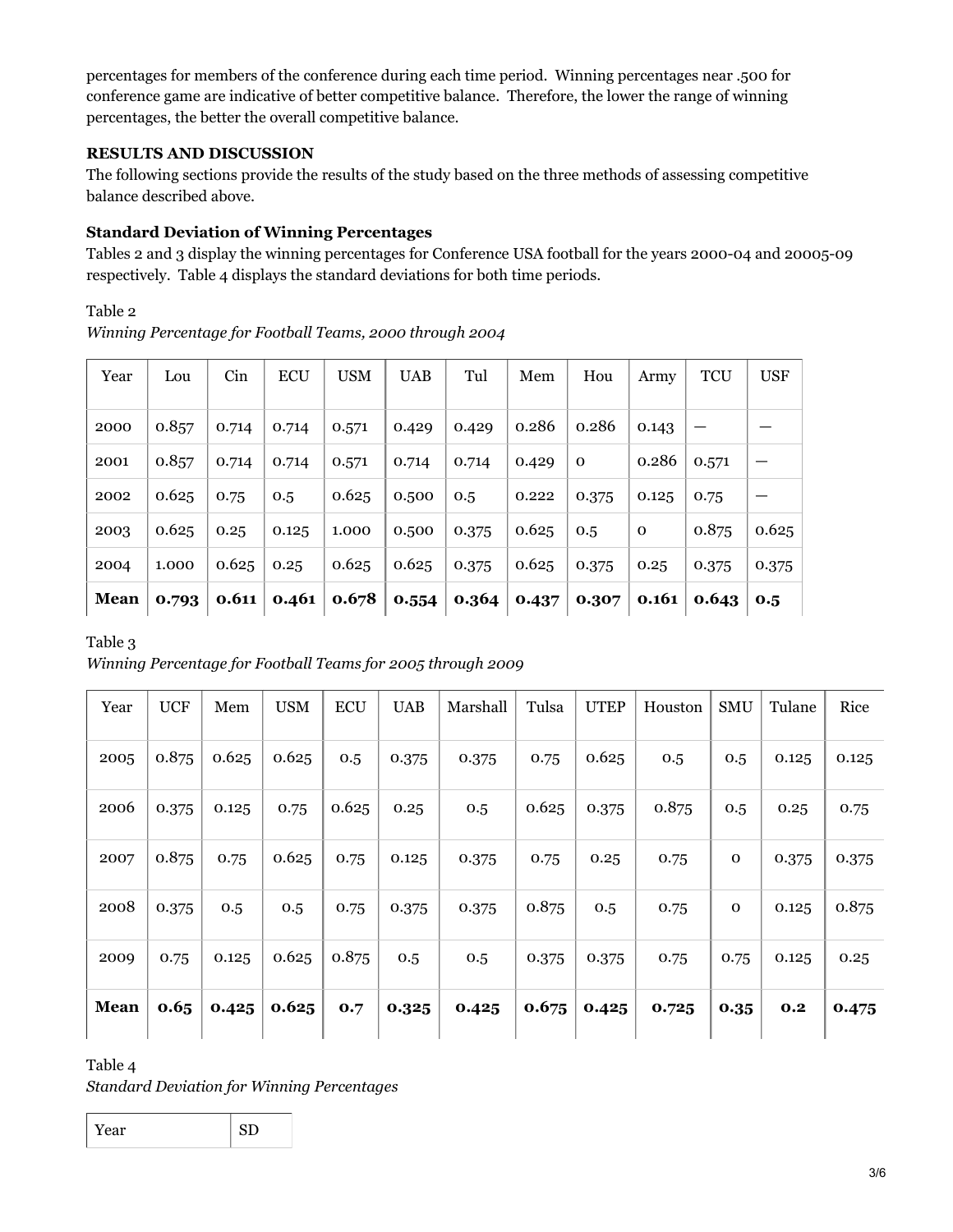| 2000           | 0.238 |
|----------------|-------|
| 2001           | 0.280 |
| 2002           | 0.208 |
| 2003           | 0.301 |
| 2004           | 0.224 |
| 5-Year Mean SD | 0.250 |
|                |       |
| 2005           | 0.226 |
| 2006           | 0.232 |
| 2007           | 0.287 |
| 2008           | 0.277 |
| 2009           | 0.256 |
| 5-Year Mean SD | 0.256 |

As shown in Table 4, the mean standard deviation was .250 in the 2000-04 period and .256 in the 2005-09 period. While the difference is not great, there is slightly more competitive balance in the earlier period. One could reasonably conclude that using the standard deviation as a measure of competitive balance indicated there was very little difference when comparing the two five year periods.

# **HHI Championships**

Using the data from Table 5 to construct the HHI to measure competitive balance between the two periods we find somewhat more competitive balance in the later period.

Table 5

*Regular Season Conference Champions, 2000 through 2009*

| Year | Champion(s)          |
|------|----------------------|
| 2000 | Louisville           |
| 2001 | Louisville           |
| 2002 | Cincinnati, TCU      |
| 2003 | Southern Mississippi |
| 2004 | Louisville           |
| 2005 | Central Florida      |
| 2006 | Houston              |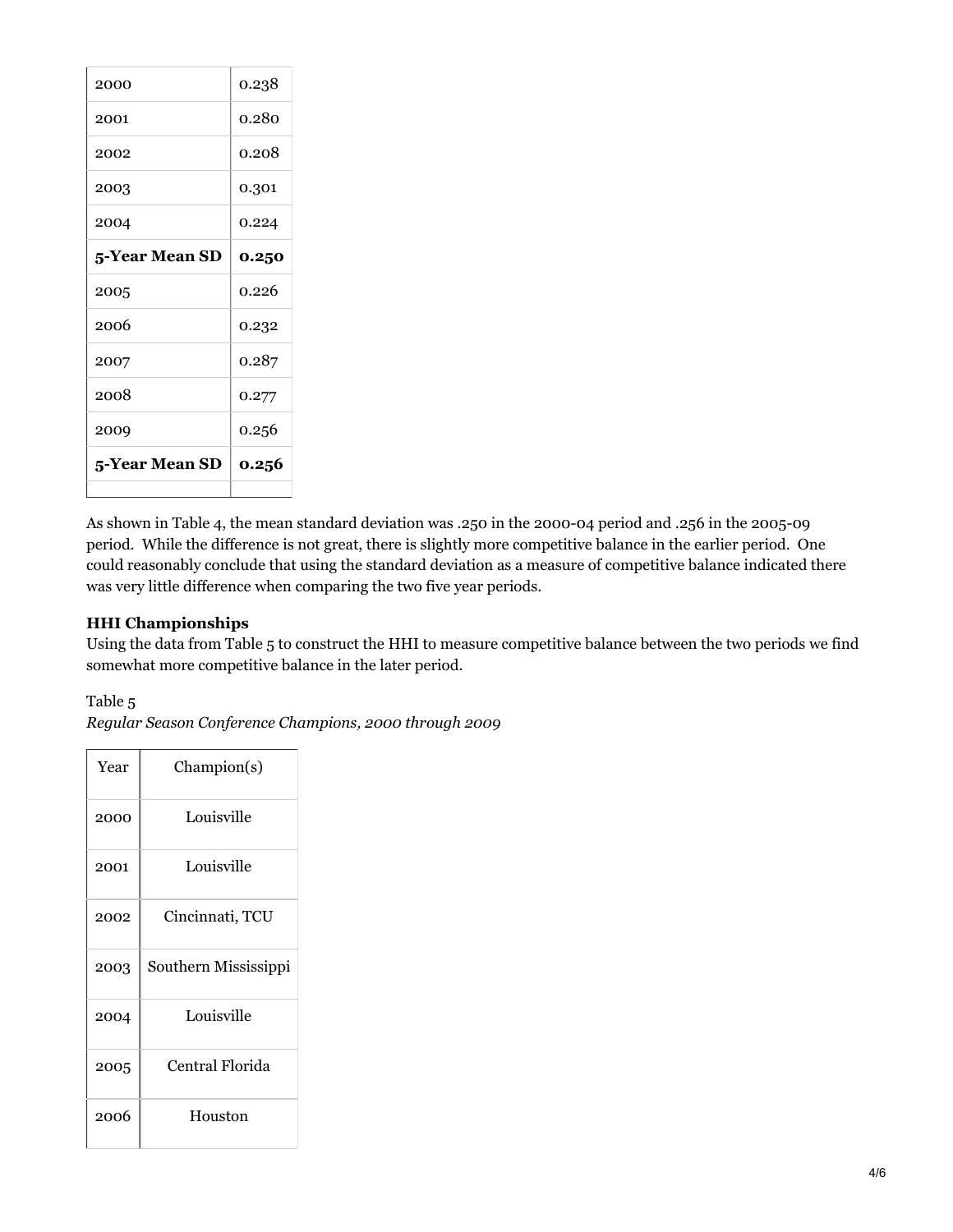| 2007 | Central Florida |
|------|-----------------|
| 2008 | Rice, Tulsa     |
| 2009 | East Carolina   |

When we measure the regular season standings in the 2000-04 period we found Louisville won the championship three times, while Southern Mississippi won once, and in one year (2002) there was a tie between TCU and Cincinnati. Giving one point for an outright championship and .5 to each team for a two-way tie, we found:  $HHI = 32+12+.52+.52 = 9+1+.25+.25 = 10.50/5 = 2.1$ 

When measuring the HHI in the later period we found that Central Florida won two championships, with Houston and East Carolina winning one, while there was a two-way tie between Tulsa and Rice (2008). Using the same point distribution as indicated above, we found:

### $HHI=22+12+12+.52+.52 = 4+1+1+.25+.25=6.50/5=1.3$

Given the fact that the lower the HHI, the more competitive balance, we can conclude that there was more competitive balance in the 2005-09 period than in the earlier period.

### **Range of Winning Percentage Imbalance**

The mean winning percentages displayed for each team in Table 2 (2000-04) and Table 3 (2005-09) indicate that the range from the top to the bottom in the earlier period was .632 (Louisville .793 and Army .161) whereas in the later period it was .525 (Houston .725 and Tulane .2) This would suggest somewhat more overall balance in the 2005-09 period.

Another way of viewing competitive balance would be to arbitrarily set .500 plus or minus .100 as a range which would suggest a high degree of competitive balance and the more teams in this range, the greater the tendency toward competitive balance. In using such a measure we find little difference between the two periods. Again referring to Tables 2 and 3 we found four teams within this range in the 2000-04 period (East Carolina, Alabama-Birmingham, Memphis and South Florida) and four teams within this range in the 2005-09 period (Memphis, Marshall, Rice, and Texas-El Paso). Overall, the fact that the range of winning percentages from the top to the bottom of the standings was about 20% lower in the later period, would suggest a somewhat better balance in this period.

#### **CONCLUSIONS**

While the conclusions reached by using the three above techniques offer some mixed results, it is reasonable to give a slight edge on the question of competitive balance to the 2005-09 period. Although there was a very small difference in the standard deviation favoring more competitive balance in the 2000-04 period, the fact that there was a smaller range of winning percentages from top to bottom in the 2005-09 period and a lower HHI in this period tend to indicate there was a bit more competitive balance in this later period.

The conclusion that competitive balance in football was better after the most recent round of member churning aligns with the findings of this study with other research examining the effects of conference membership changes on competitive balance in football. Rhoads (9) examined the Western Athletic and Mountain West conferences and found better competitive balance in football after member churning. Perline and Stoldt (7) compared the final years of the Big 8 with the early years of the Big 12 and found improved levels of competitive balance after the Big 8 added four members formerly in the Southwest Conference.

The findings of each of these studies also support the contention that football is a primary consideration in conference realignment decisions (3). If competitive balance is indeed a central concern for college athletic conferences (9, 10), then it is reasonable to expect that higher levels of competitive balance in that predominant sport will be found following conference realignment.